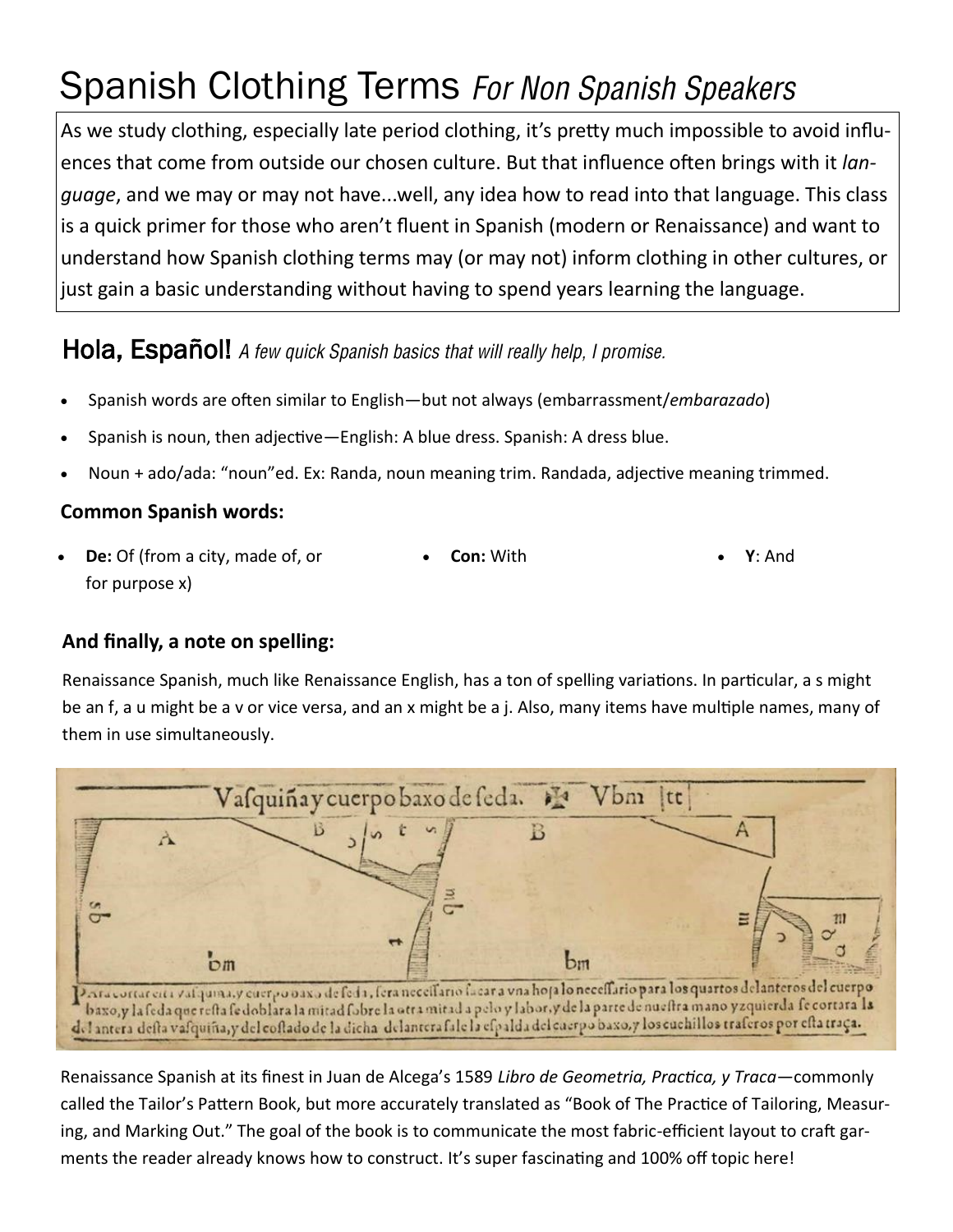## Let's Get To It!

What follows is a list of the terms I can currently pin to a definition in some meaningful way. Some of them have images, some do not. Some are better defined than others. Keep in mind that some of these items have evolved over the years—so googling "*mantilla*" will yield you tons of results, and they'll be pretty, and they'll have not much to do with what a *mantilla* looked like in 1582.

The list is alphabetized. If an item has an image, that image appears on the same page as the text for that item, and the text is repeated as the image caption.



**Abarcas:** An ancient, rustic slipper made from cow's hide. Protects the feet.



**Chapines:** Early, tall platform sandals. Look strikingly similar to what exists today, but were usually made of wood or cork.



**Cofia y tranzado:** A long single -piece hair covering.

**Abarcas:** An ancient, rustic slipper made from cow's hide. Protects the feet.

**Albanega:** a net, or woven, caul/hood/women's bonnet. A specific form of coif that encloses the head. May also be referred to as escofia or escofieta. No further details known.

**Alhareme:** A Moorish head wrap

**Almaizar:** A Moorish head wrap

**Beatilla:** A particular type of hood – not specified beyond that.

**Cebtí:** A popular form of silk. Specific characteristics are unknown.

**Chapines:** Early, tall platform sandals. Look strikingly similar to what exists today, but were usually made of wood or cork.

**Cofia:** Most commonly, a linen cap, often used with the *tranzado*, later as single piece *cofia y tranzado.* May also be a net head covering.

**Cuerpo/Corpecico/Corpino**: An interior piece of clothing, may be an early forerunner to the pair of bodies. Frequently associated with the *saya* in inventories. No images survive; it is possible that some under-gown sleeves may actually be from these, but it's impossible to tell.

Cos: An interior garment that's the equivalent of a man's *jubon*. Fell into disuse before the end of the 16<sup>th</sup> century. Often lavishly decorated with gold, silver, etc. No clear surviving images.

**Cota:** By the 16<sup>th</sup> century Spanish Golden Age, this has evolved into an underskirt worn beneath a *saya*, only seen when the *saya* is lifted up slightly. No images survive, but it was made from very fine material.

**Crespinas**: a caul made from a thin, slender mesh. No certain images survive.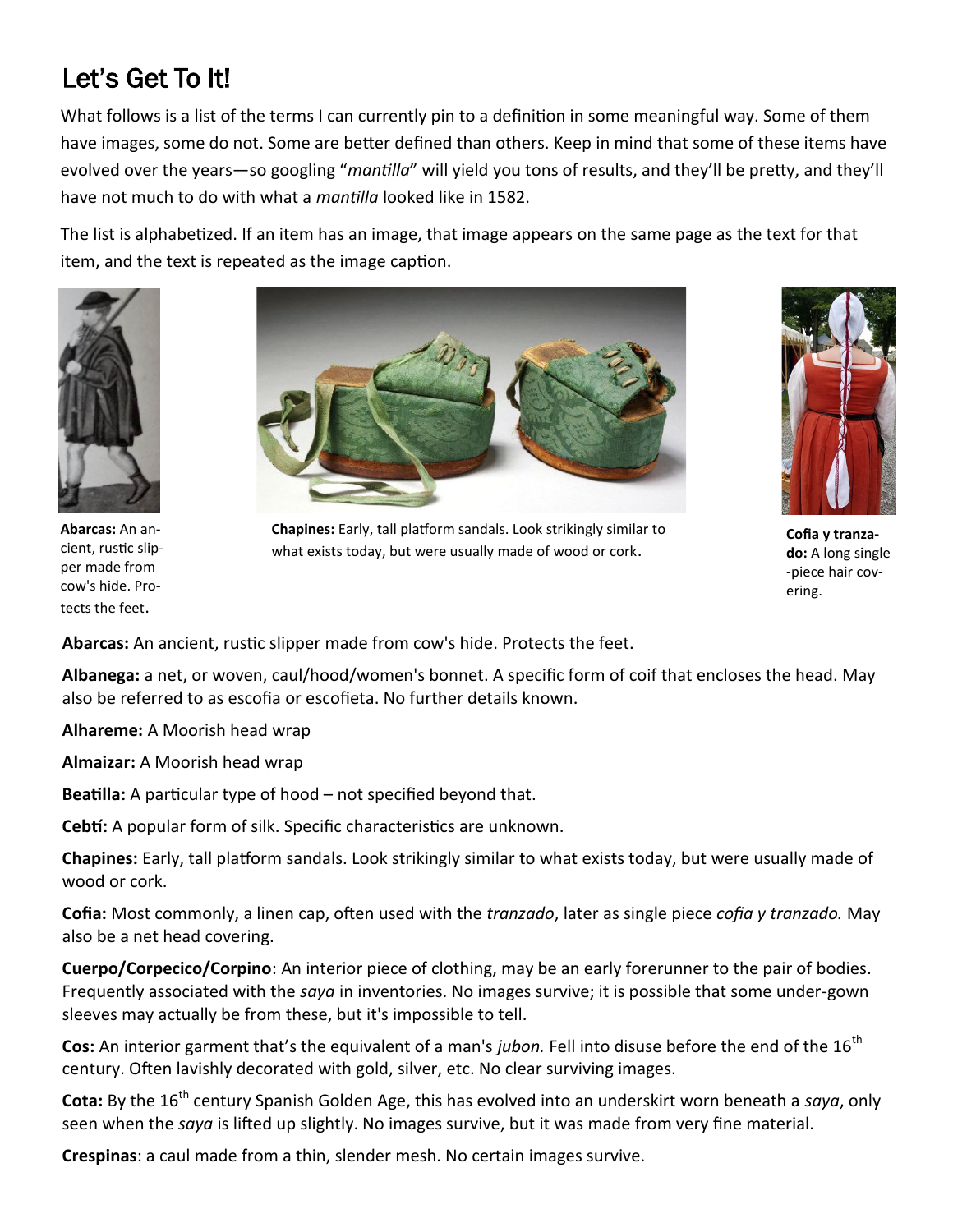

**Faldetas/Faldillas/ Faldrillas:** An interior skirt, worn beneath the other clothing items. Very common.



**Gorguera:** A partlet and possibly also ruff, not specified beyond that. The word has been shown to refer to a wide variety of different partlets (high necked, lower necked, decorated, not…)

**Jubon**: Shirt worn by men in between their base layer and their upper layer to protect and shape the fabric.



**Faldetas/Faldillas/Faldrillas:** An interior skirt, worn beneath the other clothing items. Very common.

**Gayas:** Stripes.

**Gonete:** A type of woman's clothing with sleeves. Not further specified.

**Gorguera:** A partlet and possibly also ruff, not specified beyond that. The word has been shown to refer to a wide variety of different partlets (high necked, lower necked, decorated, not…)

**Habito:** A long, loose gown, often made from a particularly decorative fabric.

**Jubon**: Shirt worn by men in between their base layer and their upper layer to protect and shape the fabric.

**Labrada:** Embroidered

**Lienzo de Calicut:** Cotton, name possibly related to Kolkata/Calcutta in India.

**Lienzo:** Cotton.

**Mangas:** Sleeves. This is a generic term, and does not refer to any specific type of sleeves.

**Mantellina:** a long hood, framing the face and hanging down to the shoulders or longer, in some cases long enough to cover part of the dress, but not longer than to the waist. Could be very richly adorned with fabric and trim, but not usually embroidered. No clear, certain examples exist.

**Mantilla de Peinar:** Combing cloak – worn for hairdressing during the winter. No examples survive.



**Habito:** A long, loose gown, often made from a particularly decorative fabric.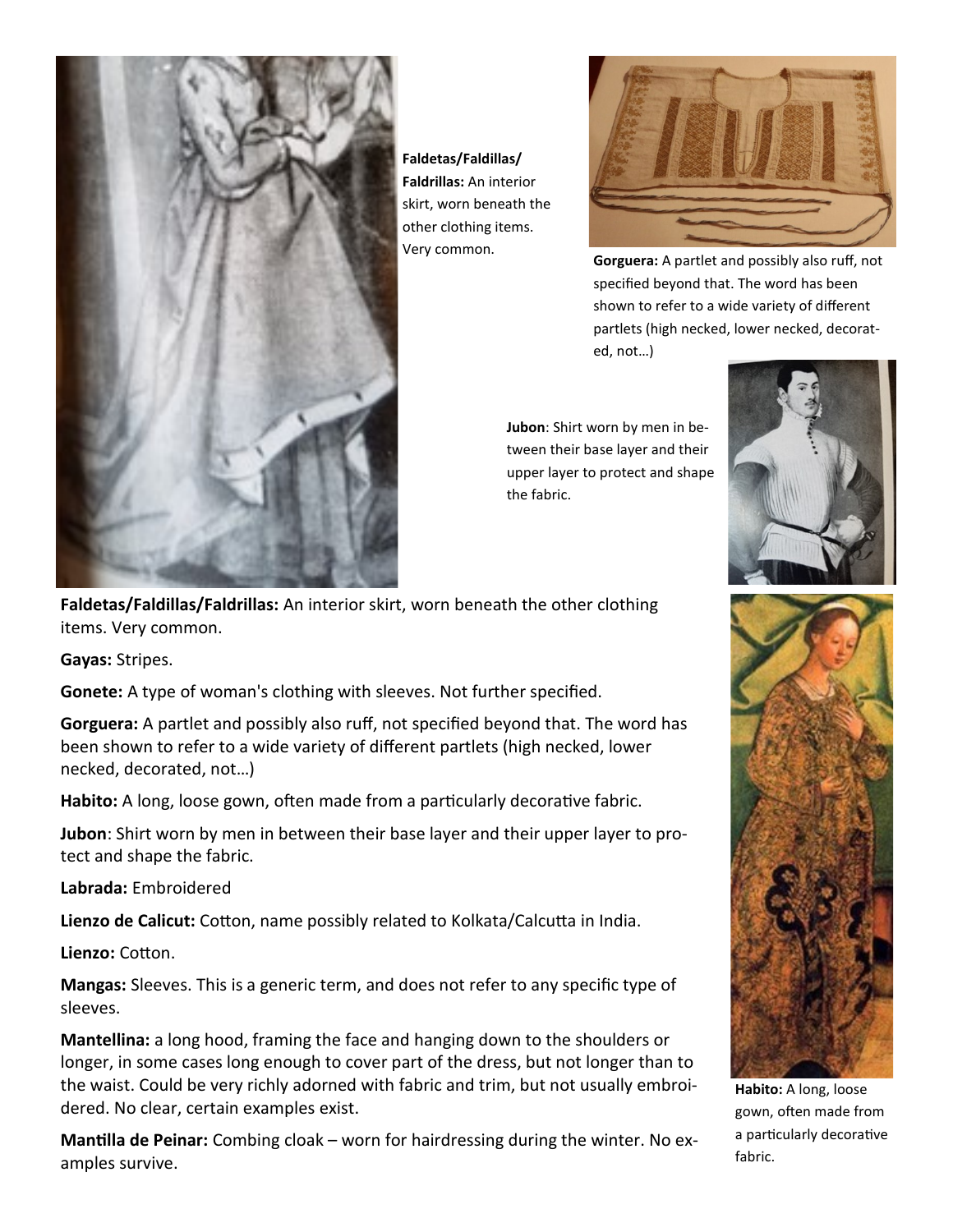**Marlota:** A type of clothing originally popularized by the Moors. When Spain reconquered Granada and the surroundings, some people adopted Moorish fashions.

**Mechones:** Earlocks, pulled down over the ear

**Mechuelas:** Small locks of hair left outside the style.

**Orillas:** Edgings (general, may be from any kind of material – including gold!)

**Oro hilado:** Spun gold thread

Partidor de crencha: "Hair parter", probably something similar to a modern long tailed comb.

**Peinadores:** A combing jacket – literally worn as part of the hairdressing process. No examples survive and no more detailed description is known.

**Randada:** Trimmed.

**Redecilla:** A small net caul. No clear images or further description.

**Rodeo, Rodete, Rollo**: Roundlet, usually thick and stuffed with wool or rushes, sometimes wrapped in long, thin strip of fabric. Description only – none have survived and although they are represented in images, they're not clear and we cannot see the interior.

**Saya:** The general term for "woman's dress" in the 13<sup>th</sup> century and beyond. The exact definition varies wildly throughout this time, but is almost always distinct from other fashions such as the *habito* and later the *sayuelo.* Note: this gets VERY confusing! Two dresses can look pretty darn different and be constructed entirely differently and both be considered sayas.

**Sayo**: A men's garment, distinct from the *saya*. Skirted garment worn directly over the *jubon*.



**Marlota:** A type of clothing originally popularized by the Moors. When Spain reconquered Granada and the surroundings, some people adopted Moorish fashions.



**Saya:** The general term for "woman's dress" in the  $13<sup>th</sup>$  century and beyond. The exact definition varies wildly throughout this time, but is almost always distinct from other fashions such as the *habito* and later the *sayuelo.* Note: this gets VERY confusing! Two dresses can look pretty darn different and be constructed entirely differently and both be considered sayas.



**Sayo**: A men's garment, distinct from the *saya*. Skirted garment worn directly over the *jubon*.